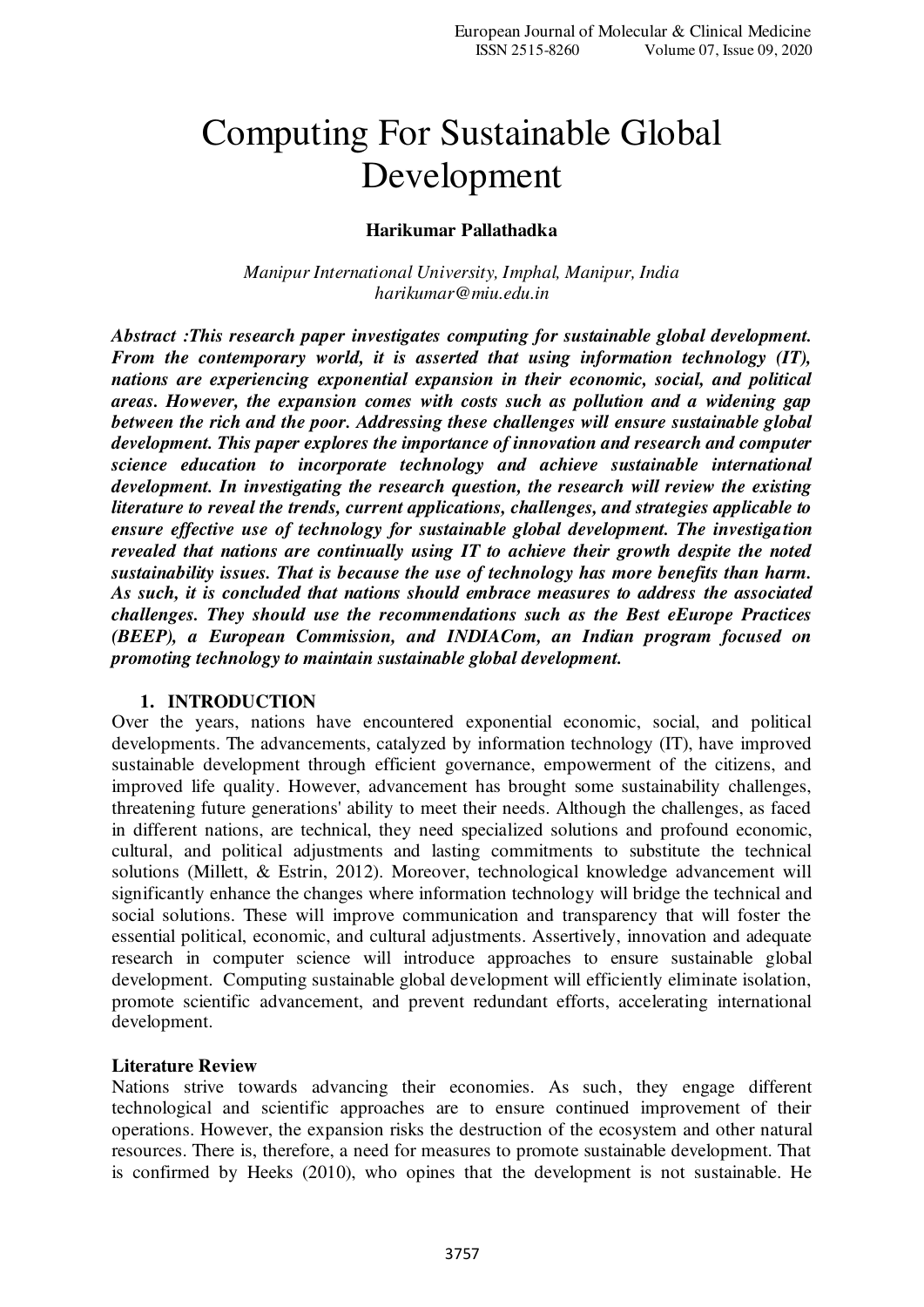explains that the rate at which technology is changing operations, especially in developing nations, and the extent of the failure of different projects that use ICT demands extra precaution and measures to ensure sustainable development. From the article, sustainable global development requires proper alignment between the available infrastructure and its need. Henry (2012) adds that knowledge is an essential resource when advancing, as it allows nations to prosper and flourish in meaningful ways. Information and communication technology (ICT) change how society thinks, acts and works where its introduction has financial viability. Therefore, adequate knowledge will allow the introduction of the relevant measures to bring sustainable development.

An informed introduction of ICT facilitates sustainable development where the globe benefits without causing an imbalance in the ecosystem. Singh (2003) confirms that ICT provides opportunities to the literate with proper education and resources. The knowledge of ICT has played a significant role in speeding economic activity globally (Henry, 2012). However, ICT has widened the gap between the poor and the rich as the earlier, without the needed knowledge, have no chance to benefit from the technology Singh (, 2003). There is, therefore, a global challenge on using ICT in ways that will advance economic, cultural, political, and social aspects in advancing nations' sustainable development.

 Despite the associated challenges, ICT has a significant role in ensuring sustainable development, requiring measures to address its problems. That is confirmed by Ezz (2005), who explains that opportunities affecting sustainable development demand evaluations and integrated assessment of its economic, ecological, and social features. It is elaborate that sustainable development takes time but had rewarding benefits. For instance, ICT has facilitated globalization, supporting international businesses such as e-government, ecommerce, and e-business. Due to the benefit, governments should develop strategies to counter the challenges of ICT to promote globalization.

Further, the use of technology assumes a significant role in achieving the United Nations Millennium Development Goals (MDG), an aspect that will encourage sustainable global development. That is confirmed by Clarke, Wylie, and Zomer (2013), who argued that in tackling the MDG, nations must integrate and prioritize ICT. From the review of the existing literature, it is asserted that although computing for sustainable development has some challenges, governments should engage measures to address the issues due to the associated benefits.

#### **2. RESEARCH METHODS**

Computing for sustainable global development is one of the most debated and researched topics. In investigating the use of ICT in driving sustainable development, the study will involve an extensive review of existing literature. A literature review will reveal the current application, trends, challenges, and strategies to ensure the effective use of the technology for sustainable global development.

#### **3. FINDINGS AND TRENDS**

From the review of the existing literature, it is assertive that countries have continually adopted information technology that has acted as a catalyst for their economic activity over the years. The introduction of computing to ensure sustainable development has improved the overall governance, empowered citizens and improved the overall quality of life. However, it was found that a successful introduction and implementation of ICT requires proper technological knowledge. Lack of computing knowledge widens the gap between the poor and the rich since the earlier lack the knowhow, hence cannot benefit from the information and communication technologies. In dealing with the challenge, nations provide relevant education to ensure that all the citizens benefit from the technology.